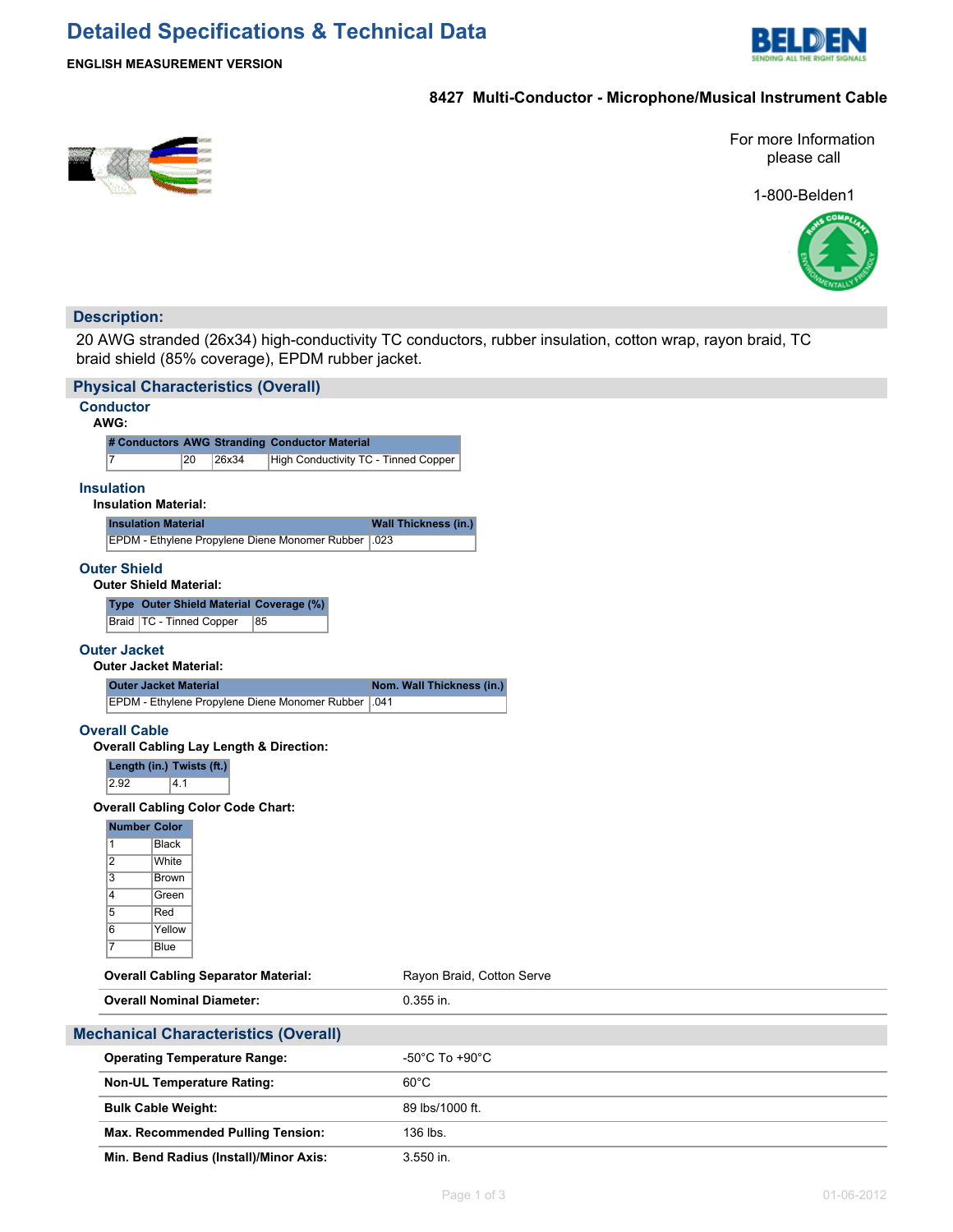# **Detailed Specifications & Technical Data**



## **8427 Multi-Conductor - Microphone/Musical Instrument Cable**

|                                                          | <b>Applicable Specifications and Agency Compliance (Overall)</b> |            |  |  |  |  |
|----------------------------------------------------------|------------------------------------------------------------------|------------|--|--|--|--|
| <b>Applicable Standards &amp; Environmental Programs</b> |                                                                  |            |  |  |  |  |
|                                                          | <b>EU CE Mark:</b>                                               | Yes        |  |  |  |  |
|                                                          | EU Directive 2000/53/EC (ELV):                                   | Yes        |  |  |  |  |
|                                                          | EU Directive 2002/95/EC (RoHS):                                  | Yes        |  |  |  |  |
|                                                          | EU RoHS Compliance Date (mm/dd/yyyy):                            | 01/01/2004 |  |  |  |  |
|                                                          | EU Directive 2002/96/EC (WEEE):                                  | Yes        |  |  |  |  |
|                                                          | EU Directive 2003/11/EC (BFR):                                   | Yes        |  |  |  |  |
|                                                          | CA Prop 65 (CJ for Wire & Cable):                                | Yes        |  |  |  |  |
| MII Order #39 (China RoHS):                              |                                                                  | Yes        |  |  |  |  |
|                                                          | <b>Plenum/Non-Plenum</b>                                         |            |  |  |  |  |
|                                                          | Plenum (Y/N):                                                    | <b>No</b>  |  |  |  |  |

## **Electrical Characteristics (Overall)**

**Nom. Characteristic Impedance:**

|    | Impedance (Ohm) |  |
|----|-----------------|--|
| 52 |                 |  |
|    |                 |  |

**Nom. Inductance:**

**Inductance (µH/ft)**

 $0.18$ 

**Nom. Capacitance Conductor to Conductor:**

#### **Capacitance (pF/ft)**

30

**Nom. Capacitance Cond. to Other Conductor & Shield:**

**Capacitance (pF/ft)**

55

**Nom. Conductor DC Resistance:**

**DCR @ 20°C (Ohm/1000 ft)**

10.2

**Nominal Outer Shield DC Resistance:**

**DCR @ 20°C (Ohm/1000 ft)**

2.3

**Max. Operating Voltage - Non-UL:**

**Voltage** 600 V RMS

**Max. Recommended Current:**

**Current**

2.8 Amps per conductor @ 25°C

### **Related Documents:**

No related documents are available for this product

### **Put Ups and Colors:**

| <b>Item#</b> | Putup  | <b>Ship Weight</b> | Color:       | <b>Notes</b> | <b>Item Desc</b>    |
|--------------|--------|--------------------|--------------|--------------|---------------------|
| 8427 010100  | 100 F  | 9.800 LB           | <b>BLACK</b> |              | 7 #20 EPDM BRD EPDM |
| 8427 010250  | 250 FT | 24.000 LB          | <b>BLACK</b> | ັ            | 7 #20 EPDM BRD EPDM |

**Notes:**

C = CRATE REEL PUT-UP.